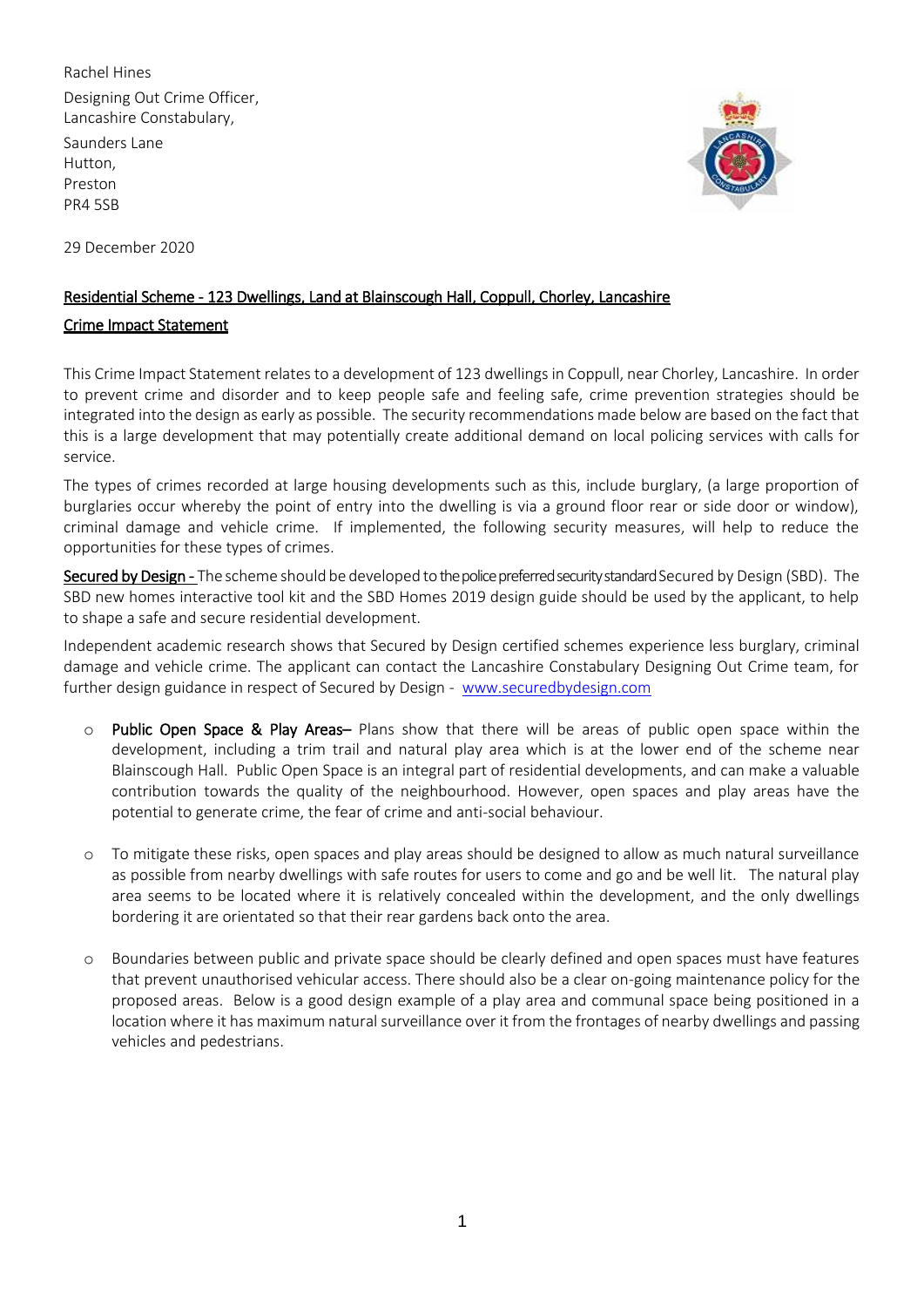

- o Pedestrian & Cycle Routes -There are various footpaths designed into the layout. Routes for pedestrians and cyclists should be integrated into the design to provide a network of supervised areas to reduce crime and antisocial behaviour. Pedestrian/cycle links must be straight, well lit, as wide as possible, devoid of hiding places, overlooked by surrounding buildings and activities and well maintained so as to enable natural surveillance along the path and its borders.
- o Boundary Treatments & Access Control Boundary treatments should be a sufficient height and design to deter intruders. A height of 1.8m close boarded fencing is recommended for the perimeter of rear gardens and dividing fences of the dwellings. Panels in the system should be secured so that they cannot be easily removed. Where rear garden fencing borders areas that would benefit from natural surveillance, such as parking areas and the dwellings that border the natural play area, fencing should be 1.5m high close boarded timber with a 300mm trellis topping up to 1.8m to allow overlooking by residents.
- o Access Control A 1.8m high lockable gate should be fitted as close to the front building line as possible to restrict access to the rear and side of the dwellings. Rows of terraced properties are shown on the plans with open access to the rear of the units. These access points should be gated to restrict unauthorised entry.
- **Defensible Space -** A 1m high physical buffer of landscaping such as hostile planting and/or railings should be incorporated at the side of all dwellings from the pavement edge so that access cannot be easily gained to the building shell in particular ground floor windows. Below is an image showing a good design example of lowlevel railings around new dwellings to clearly define public and private space.

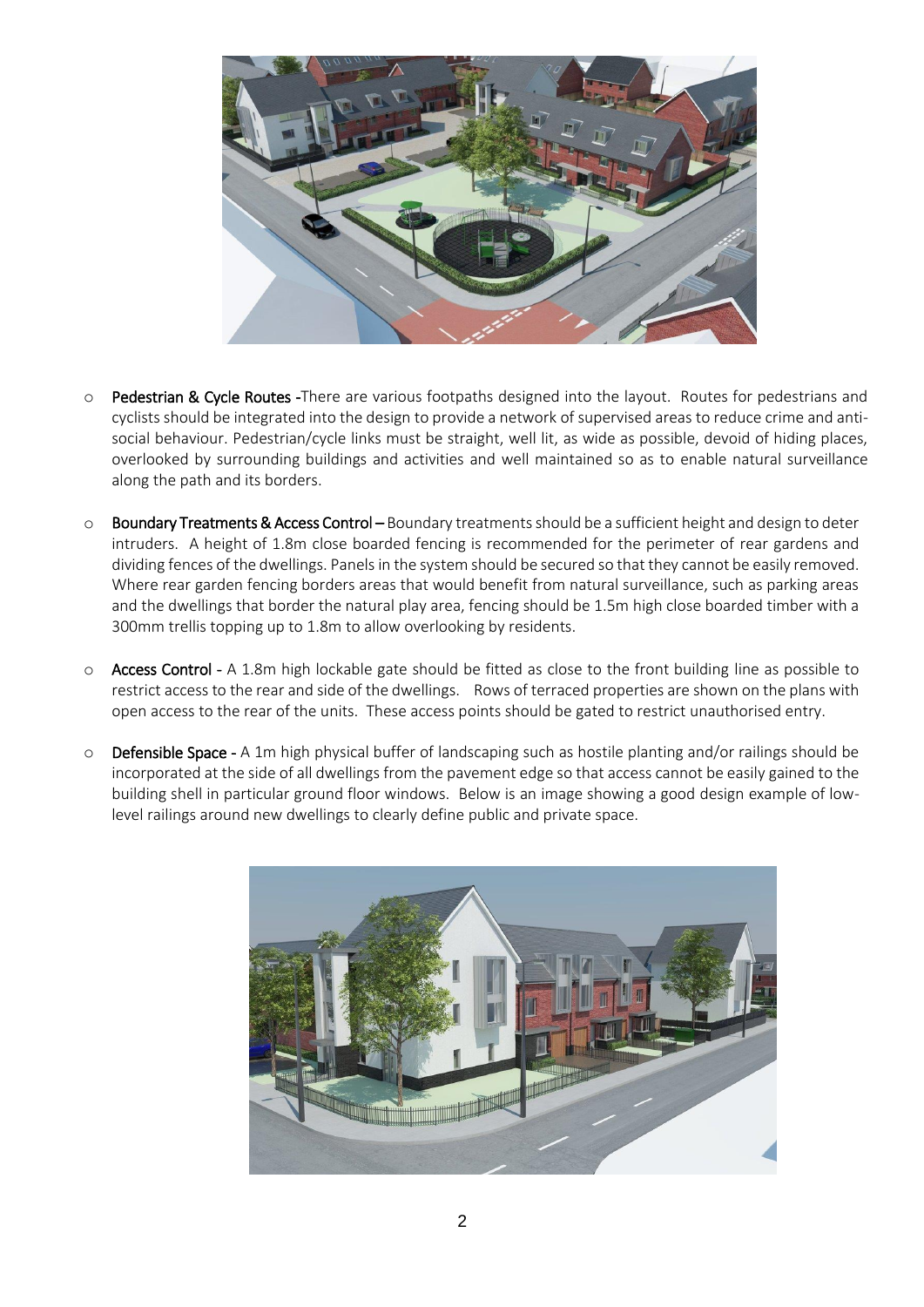- o Physical Security Doors All external doors should be certified to PAS 24/2016 security standards or an alternative accepted standard, such as Loss Prevention Standard (LPS) 1175 Issue 7/8. This is a requirement of Building Regulation Approved Document 'Q'. By proceeding with the scheme as a Secured by Design Silver development, requirements under Part Q will be covered as well as additional security measures for keeping the resident's safe and feeling safe.
- o Windows All ground floor and other accessible windows should be certified to PAS 24/2016 security standards or an equivalent standard in compliance with Building Regulations Approved Document 'Q'. Those that abut public areas should also include key operated window 'restrictors' to reduce the opportunity of 'sneak-in' type thefts. Ground floor glazing should be laminated to a minimum of P1Astandards.
- $\circ$  Landscaping Areas of landscaping should be carefully designed; species selection should consider future maintenance requirements e.g. growth should not be above 1m high so as not to create areas of concealment for offenders or restrict the opportunities for natural surveillance.
- o Intruder Attack Alarm The dwellings should be fitted with an intruder attack alarm that gives security coverage via PIR motion detectors internally and impact sensors on doors and windows that will activate the alarm if triggered. The installation company should be certified by the National Security Inspectorate (NSI) or Security Systems Alarm Inspection Board (SSAIB).
- o Lighting Lights should be fitted to all elevations that contain an external doorset. LED Photoelectric cell 'dusk until dawn fittings' are recommended to give a constant level of illumination. The image below shows a good design example of a light fitting illuminating a front doorset area. The street lighting scheme should be developed to BS 5489:2013 and designed by a qualified lighting engineer.



- o Utility meters If Smart meters are not being specified, Utility meters should be located as close to the front elevation of the dwellings as possible, so access into secure/private areas is not required to read the meters.
- o Garage Security Pedestrian garage doors should be Security Rated to a standard such as PAS 24/2016 and vehicle access doorsets should be tested to a standard such as LPS 1175. The exterior of the garages should be illuminated to promote feelings of safety and deter intruders.
- o Construction Site Security The site should be secured throughout the construction phase with security measures, including a; robust 2.4m high anti-climb weld mesh perimeter fence with matching lockable gates; a monitored alarm system (with a response provision) for site cabins where tools, materials and fuel could be stored; and a monitored and/or recorded HD digital colour CCTV system, accredited with either National Security inspectorate (NSI) or Security Systems & Alarm inspection Board (SSAIB) approval. Any onsite CCTV recording equipment must be stored securely and located within an alarmed building/cabin.